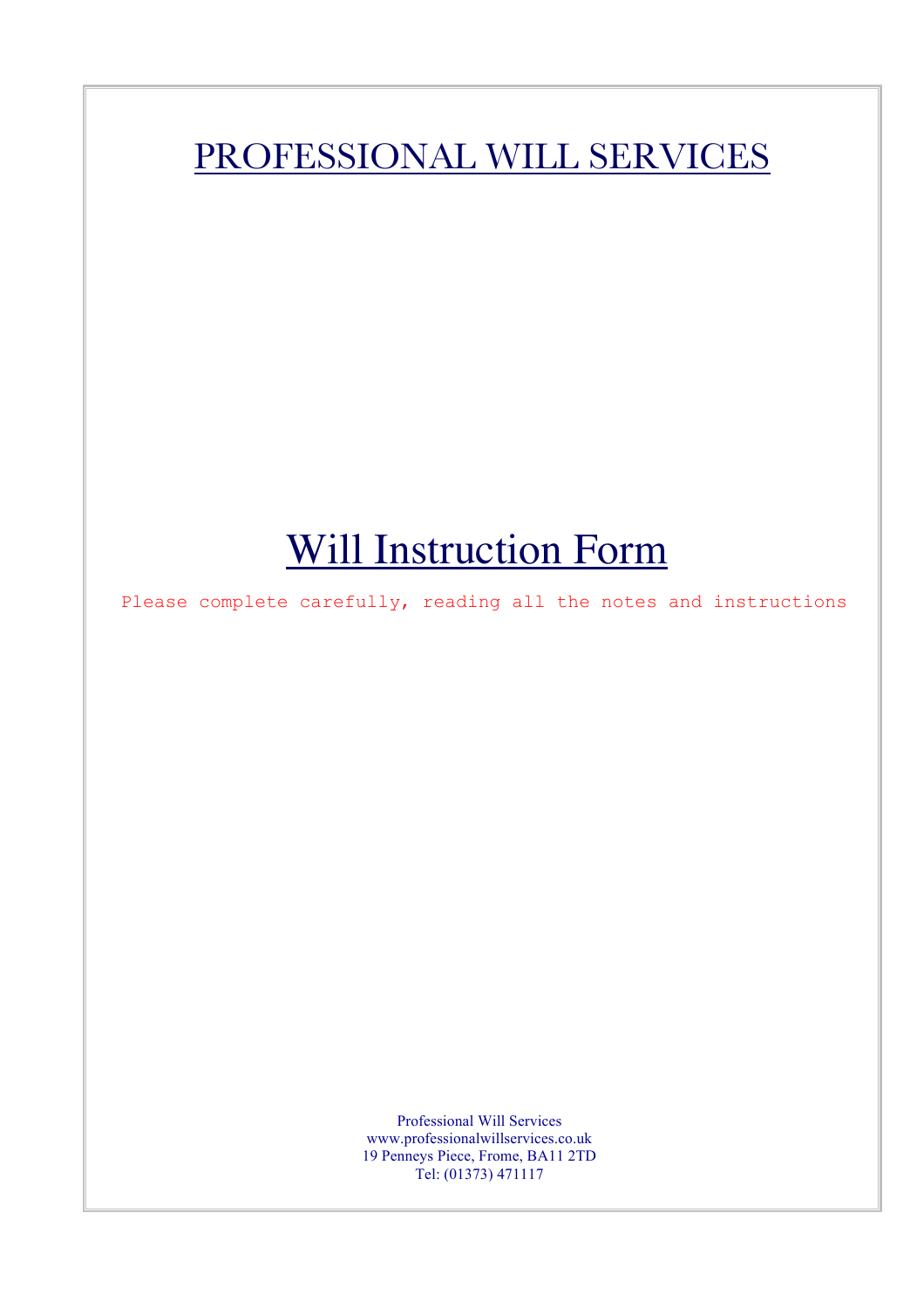| * Use <b>FULL LEGAL NAMES</b> throughout.<br>Check and confirm <i>spellings</i> for people and places.<br>Tick the appropriate boxes or delete as requested<br>Use the 'additional notes' section where necessary<br>The 'Client Declaration' must be read fully and signed.                                                                                                                                                                                                                                                                                   |                                                        |                          |                                                                                                                                                                                                                                                                           |
|----------------------------------------------------------------------------------------------------------------------------------------------------------------------------------------------------------------------------------------------------------------------------------------------------------------------------------------------------------------------------------------------------------------------------------------------------------------------------------------------------------------------------------------------------------------|--------------------------------------------------------|--------------------------|---------------------------------------------------------------------------------------------------------------------------------------------------------------------------------------------------------------------------------------------------------------------------|
|                                                                                                                                                                                                                                                                                                                                                                                                                                                                                                                                                                |                                                        |                          |                                                                                                                                                                                                                                                                           |
|                                                                                                                                                                                                                                                                                                                                                                                                                                                                                                                                                                | Address:                                               |                          |                                                                                                                                                                                                                                                                           |
|                                                                                                                                                                                                                                                                                                                                                                                                                                                                                                                                                                |                                                        |                          |                                                                                                                                                                                                                                                                           |
|                                                                                                                                                                                                                                                                                                                                                                                                                                                                                                                                                                |                                                        |                          |                                                                                                                                                                                                                                                                           |
| Are You Married/Single/Divorced/Separated/Widowed<br>Date of Birth                                                                                                                                                                                                                                                                                                                                                                                                                                                                                             |                                                        |                          |                                                                                                                                                                                                                                                                           |
|                                                                                                                                                                                                                                                                                                                                                                                                                                                                                                                                                                |                                                        |                          |                                                                                                                                                                                                                                                                           |
|                                                                                                                                                                                                                                                                                                                                                                                                                                                                                                                                                                |                                                        | No                       |                                                                                                                                                                                                                                                                           |
| Have those above made a Will before? $1^{st}$ Client Yes No $2^{nd}$ Client Yes<br>No 1<br>Are any assets held in another name? Yes No State Name here:<br>NB: This can easily arise where assets are acquired in a previous married name and ownership details are not changed.<br>Are there assets outside the UK? Yes $\Box$ No If yes give details in additional notes)<br>If a couple, are you: Partners Married Civil Partners (please tick appropriate box)<br>If Partners should your Will remain valid if you marry/become civil partners? Yes<br>No. |                                                        |                          |                                                                                                                                                                                                                                                                           |
| LIST ALL CHILDREN BELOW List ALL children even if they are not all to benefit                                                                                                                                                                                                                                                                                                                                                                                                                                                                                  |                                                        |                          |                                                                                                                                                                                                                                                                           |
|                                                                                                                                                                                                                                                                                                                                                                                                                                                                                                                                                                | <b>ONE BOX MUST BE TICKED</b><br><b>FOR EACH CHILD</b> |                          |                                                                                                                                                                                                                                                                           |
|                                                                                                                                                                                                                                                                                                                                                                                                                                                                                                                                                                | Child of<br>1 <sup>st</sup> Client                     | Child of<br>$2nd$ Client | Child of<br><b>Both</b>                                                                                                                                                                                                                                                   |
|                                                                                                                                                                                                                                                                                                                                                                                                                                                                                                                                                                |                                                        |                          |                                                                                                                                                                                                                                                                           |
|                                                                                                                                                                                                                                                                                                                                                                                                                                                                                                                                                                |                                                        |                          |                                                                                                                                                                                                                                                                           |
|                                                                                                                                                                                                                                                                                                                                                                                                                                                                                                                                                                |                                                        |                          |                                                                                                                                                                                                                                                                           |
| $\boldsymbol{4}$                                                                                                                                                                                                                                                                                                                                                                                                                                                                                                                                               |                                                        |                          |                                                                                                                                                                                                                                                                           |
|                                                                                                                                                                                                                                                                                                                                                                                                                                                                                                                                                                | <b>AGE</b>                                             |                          | Important:<br>Only the first 4 pages<br>need to be completed<br>for a Standard Single<br>or Mirror Will.<br>We require two Mirror Wills<br>Telephone Number Day: Telephone Number Evening:<br>Will those above have any difficulty reading, and/or signing documents? Yes |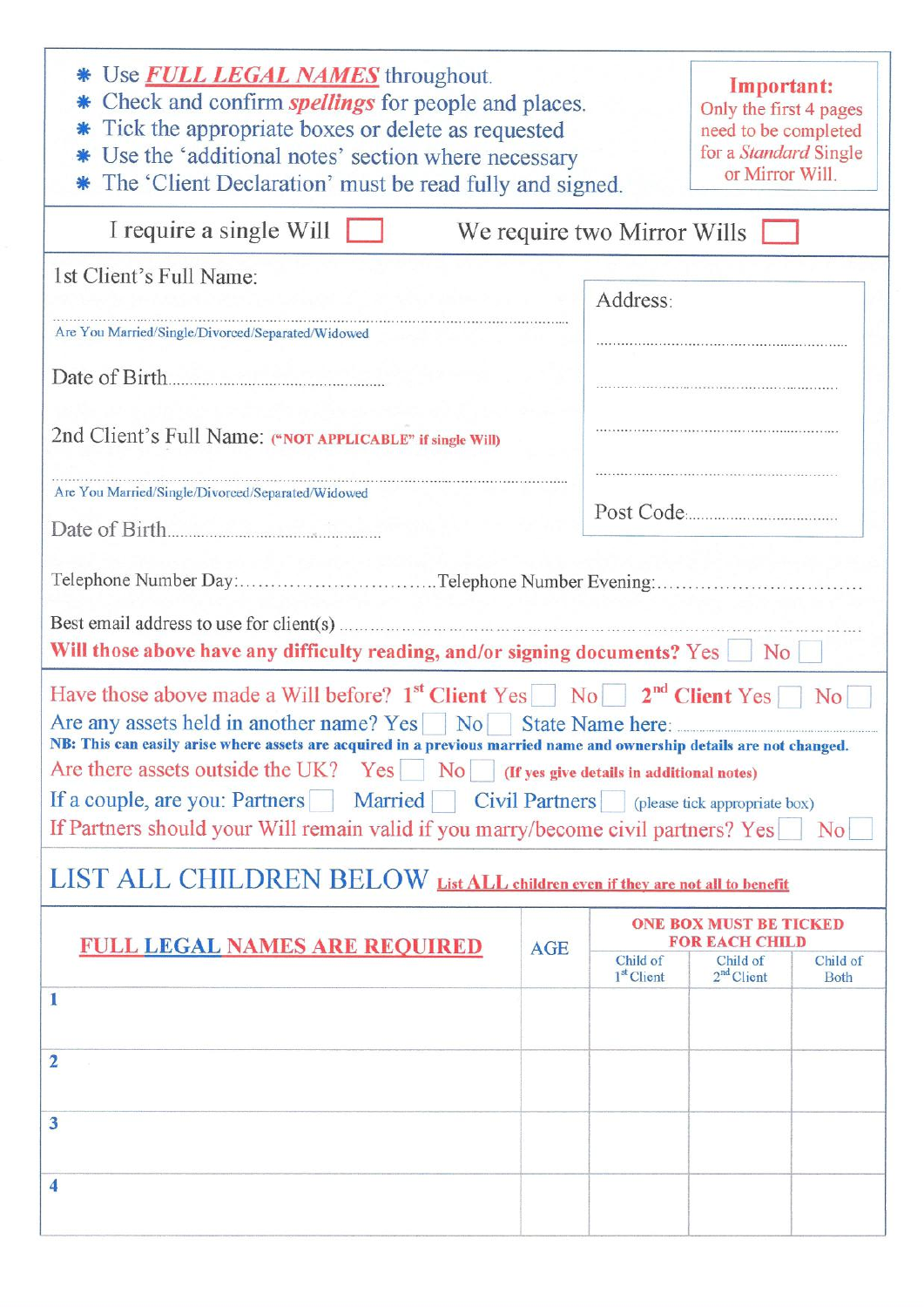| <b>Executors/Trustees:</b> The following are to act as Executors:<br>My Partner/Spouse but those below                                                                                                                                                                                                                                                                                                                                                                                                                                                                       |            |  | DO NOT fill this section for<br><b>Nil Rate Band Discretionary</b><br>Trusts. Complete the Nil Rate |
|------------------------------------------------------------------------------------------------------------------------------------------------------------------------------------------------------------------------------------------------------------------------------------------------------------------------------------------------------------------------------------------------------------------------------------------------------------------------------------------------------------------------------------------------------------------------------|------------|--|-----------------------------------------------------------------------------------------------------|
| Only those below<br>if he/she shall predecease me                                                                                                                                                                                                                                                                                                                                                                                                                                                                                                                            |            |  | Band page instead.                                                                                  |
| <b>IMPORTANT NOTES</b>                                                                                                                                                                                                                                                                                                                                                                                                                                                                                                                                                       |            |  |                                                                                                     |
| 1. Executors Wind Up The Estate And Execute The Will.<br>2. If Any Assets Are Not To Be Handed To Beneficaries Straight Away (e.g. children) They Are Held By Trustees<br>3. Executors Automatically Act As Trustees Unless Different Trustees Are Appointed.<br>4. Executors And Trustees Are Very Often The Same People. There Is Often No Need For Separate Trustees<br>5. Guardians Do Not Act As Trustees Unless They Are Specifically Appointed As Trustees<br>6. If You Wish To Appoint Trustees Separately Please Use the 'Additional Notes' Section (see next page) |            |  |                                                                                                     |
| <b>FULL LEGAL NAMES</b> (Addresses are required if Executor not related)                                                                                                                                                                                                                                                                                                                                                                                                                                                                                                     | 1st CLIENT |  | <b>RELATIONSHIP TO</b><br>2 <sup>nd</sup> CLIENT                                                    |
| 1                                                                                                                                                                                                                                                                                                                                                                                                                                                                                                                                                                            |            |  |                                                                                                     |
| $\overline{\mathbf{2}}$                                                                                                                                                                                                                                                                                                                                                                                                                                                                                                                                                      |            |  |                                                                                                     |
| $\overline{\mathbf{3}}$                                                                                                                                                                                                                                                                                                                                                                                                                                                                                                                                                      |            |  |                                                                                                     |
| 4                                                                                                                                                                                                                                                                                                                                                                                                                                                                                                                                                                            |            |  |                                                                                                     |
| Guardians STATE FULL LEGAL NAME AND RELATIONSHIP (WITH ADDRESS IF UNRELATED)<br>Guardians listed below<br>Guardians not required<br><b>RELATIONSHIP TO</b><br>2 <sup>nd</sup> CLIENT<br>$1st$ CLIENT                                                                                                                                                                                                                                                                                                                                                                         |            |  |                                                                                                     |
|                                                                                                                                                                                                                                                                                                                                                                                                                                                                                                                                                                              |            |  |                                                                                                     |
| 2                                                                                                                                                                                                                                                                                                                                                                                                                                                                                                                                                                            |            |  |                                                                                                     |
| If the $2nd$ guardian is only to act as a reserve please tick this box                                                                                                                                                                                                                                                                                                                                                                                                                                                                                                       |            |  |                                                                                                     |
| Gillis & Legacies Before distributing your estate you may wish to give specific gifts of money, family heirlooms or jewellery.                                                                                                                                                                                                                                                                                                                                                                                                                                               |            |  |                                                                                                     |
| No Gifts to be made<br>Gifts listed below<br>continue on 'additional information' page if necessary<br>Gifts of money to minors will be in trust (but may be handed to parents/guardians if desired). Objects for minors should be a 2 <sup>nd</sup> death provision.<br>Gifts of money may be linked to the Retail Price Index to prevent their value being eroded over time (recommended).                                                                                                                                                                                 |            |  |                                                                                                     |
| 2 <sup>nd</sup><br>$1^{\rm st}$<br><b>Client</b> (remember to indicate whether gifts are $1^{st}$ or $2^{nd}$ death)                                                                                                                                                                                                                                                                                                                                                                                                                                                         |            |  | <b>Client</b> (remember to indicate whether gifts are $1^{st}$ or $2^{nd}$ death)                   |
|                                                                                                                                                                                                                                                                                                                                                                                                                                                                                                                                                                              |            |  |                                                                                                     |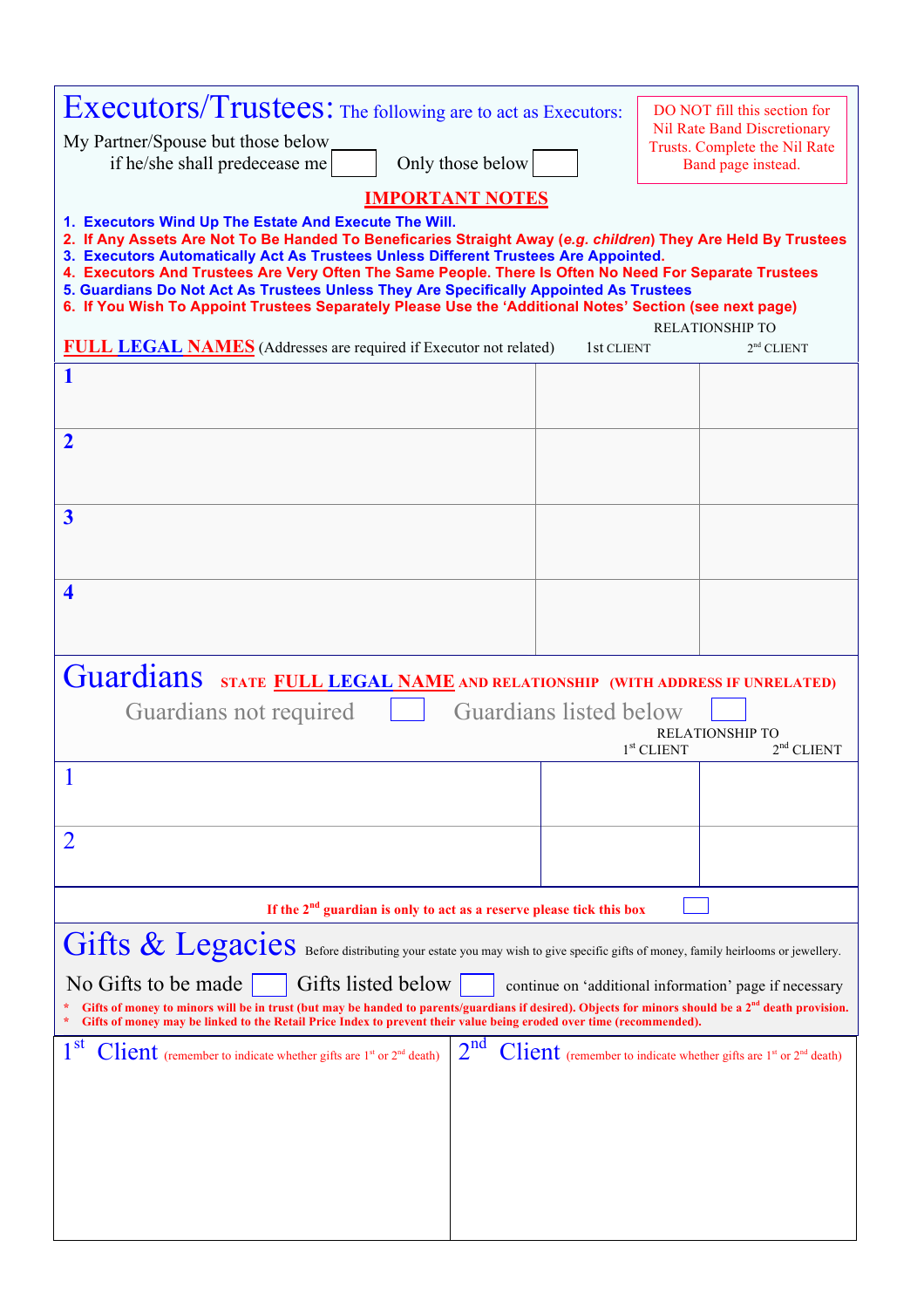| <b>RESIDUARY ESTATE</b> The Residuary Estate is to be left:                                                                                                                                                                                                                                                                                                                    |                               |                                                  |                                                  |
|--------------------------------------------------------------------------------------------------------------------------------------------------------------------------------------------------------------------------------------------------------------------------------------------------------------------------------------------------------------------------------|-------------------------------|--------------------------------------------------|--------------------------------------------------|
| To my spouse/partner but if they die before me to our children in equal shares                                                                                                                                                                                                                                                                                                 |                               |                                                  |                                                  |
| To my spouse/partner but if they die before me to those listed below                                                                                                                                                                                                                                                                                                           |                               |                                                  | <b>TICK</b><br><b>ONE</b>                        |
| To my children in equal shares                                                                                                                                                                                                                                                                                                                                                 |                               |                                                  | <b>BOX</b>                                       |
| To those listed below                                                                                                                                                                                                                                                                                                                                                          |                               |                                                  | <b>ONLY</b>                                      |
| <b>NOW READ AND FOLLOW GUIDANCE NOTES 1, 2 AND 3 IMMEDIATELY BELOW</b>                                                                                                                                                                                                                                                                                                         |                               |                                                  |                                                  |
| 1. If you have a child who dies before you leaving children then those children will normally inherit their parent's share of<br>your residuary estate. Therefore EVEN IF YOUR CHILDREN ARE ADULTS please indicate age of inheritance below.                                                                                                                                   |                               |                                                  |                                                  |
| I wish beneficiaries to inherit at the age of: 18                                                                                                                                                                                                                                                                                                                              | 21                            | $25$                                             | (please tick one box)                            |
| 2. The term children includes illegitimate or adopted children but NOT step-children who will not normally benefit if not<br>named. If any who may be defined as your children are not to be included or if there any who are not your children but<br>who are to be included as such then please clarify using the 'Additional Notes'.                                        |                               |                                                  |                                                  |
| 3. If you have children who all live with you, particularly if they are all minors, then consideration should be given to<br>alternative beneficiaries. It may be easier to use the "Additional Notes' section below. There is a further whole page<br>dedicated to Additional Notes on page 9. Further guidance can be given regarding alternative beneficiaries if required. |                               |                                                  |                                                  |
| <b>FULL NAMES</b> (and addresses if unrelated)                                                                                                                                                                                                                                                                                                                                 | $\frac{0}{0}$<br><b>SHARE</b> | <b>RELATIONSHIP</b><br>TO 1 <sup>st</sup> CLIENT | <b>RELATIONSHIP</b><br>TO 2 <sup>nd</sup> CLIENT |
|                                                                                                                                                                                                                                                                                                                                                                                |                               |                                                  |                                                  |
| $\overline{2}$                                                                                                                                                                                                                                                                                                                                                                 |                               |                                                  |                                                  |
| $\overline{3}$                                                                                                                                                                                                                                                                                                                                                                 |                               |                                                  |                                                  |
| $\overline{4}$                                                                                                                                                                                                                                                                                                                                                                 |                               |                                                  |                                                  |
| 5                                                                                                                                                                                                                                                                                                                                                                              |                               |                                                  |                                                  |
| 6                                                                                                                                                                                                                                                                                                                                                                              |                               |                                                  |                                                  |
| Please complete the Estate Valuation page before proceeding.                                                                                                                                                                                                                                                                                                                   |                               |                                                  |                                                  |
| Yes<br>Are any of the beneficiaries likely to be subject to IHT?<br>N <sub>0</sub><br>(please bear in mind any inheritance they may anticipate)                                                                                                                                                                                                                                |                               |                                                  |                                                  |
| If the answer is 'Yes' to the above question have the clients<br>received any information in regard to the potential effectiveness<br>of an appropriate Trust?<br>Yes<br>N <sub>0</sub>                                                                                                                                                                                        |                               |                                                  |                                                  |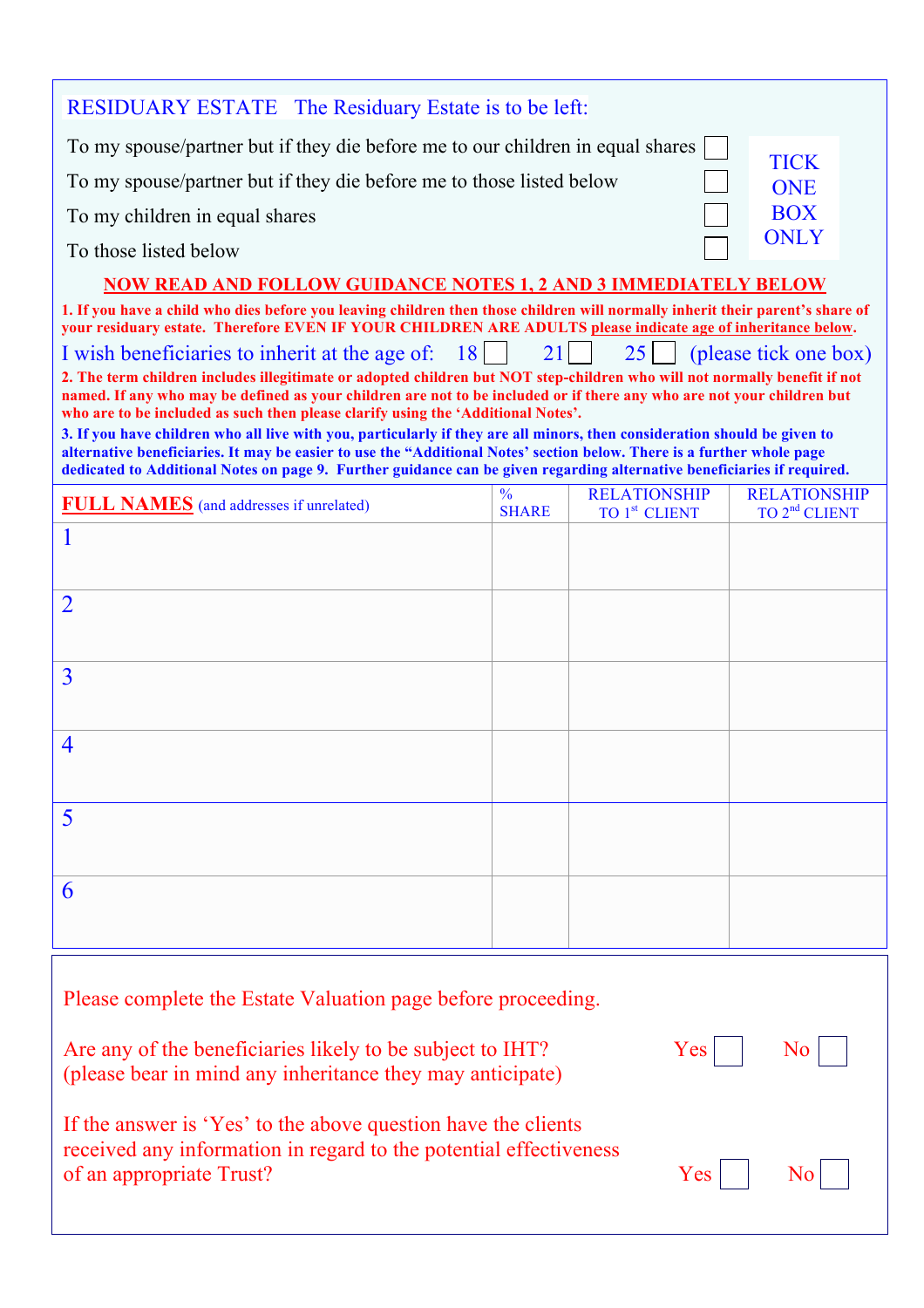| <b>FUNERAL REQUESTS</b>                                                                                                                                                                                                                                                                                                                                                                                                                                                                                                                                                                                                                                                                                                                                                                 |                                                 |  |  |
|-----------------------------------------------------------------------------------------------------------------------------------------------------------------------------------------------------------------------------------------------------------------------------------------------------------------------------------------------------------------------------------------------------------------------------------------------------------------------------------------------------------------------------------------------------------------------------------------------------------------------------------------------------------------------------------------------------------------------------------------------------------------------------------------|-------------------------------------------------|--|--|
| 1 <sup>st</sup> Client:                                                                                                                                                                                                                                                                                                                                                                                                                                                                                                                                                                                                                                                                                                                                                                 | $2nd$ Client:                                   |  |  |
| I wish to be:                                                                                                                                                                                                                                                                                                                                                                                                                                                                                                                                                                                                                                                                                                                                                                           | I wish to be:                                   |  |  |
| <b>Buried</b>                                                                                                                                                                                                                                                                                                                                                                                                                                                                                                                                                                                                                                                                                                                                                                           | <b>Buried</b>                                   |  |  |
| <b>Cremated</b>                                                                                                                                                                                                                                                                                                                                                                                                                                                                                                                                                                                                                                                                                                                                                                         | <b>Cremated</b>                                 |  |  |
| <b>No Preference</b>                                                                                                                                                                                                                                                                                                                                                                                                                                                                                                                                                                                                                                                                                                                                                                    | $\overline{\mathbf{v}}$<br><b>No Preference</b> |  |  |
| Specify any special arrangements here:                                                                                                                                                                                                                                                                                                                                                                                                                                                                                                                                                                                                                                                                                                                                                  | Specify any special arrangements here:          |  |  |
|                                                                                                                                                                                                                                                                                                                                                                                                                                                                                                                                                                                                                                                                                                                                                                                         |                                                 |  |  |
| <b>Exclusions</b>                                                                                                                                                                                                                                                                                                                                                                                                                                                                                                                                                                                                                                                                                                                                                                       |                                                 |  |  |
| Is there is anyone you wish to exclude from your Will who might normally expect to be a beneficiary? An exclusion clause in<br>your Will cannot in itself prevent a claim on your estate, especially from those who may be dependent on you, but it does remove<br>any doubt as to your wishes. However, you cannot simply exclude anyone who has a legitimate claim on your estate, particularly<br>if they are dependents or if there is a debt payable. Also, bear in mind that a deliberate exclusion can provoke action against<br>your estate if the person feels, rightly or wrongly, that they have been excluded maliciously. If you wish to exclude someone<br>who might normally expect to benefit we shall discuss the matter further with you and give appropriate advice. |                                                 |  |  |
| $1st$ Client – I wish to deliberately exclude the following from my Will                                                                                                                                                                                                                                                                                                                                                                                                                                                                                                                                                                                                                                                                                                                |                                                 |  |  |
| Name: Name: Name: Name: Name: Name: Name: Name: Name: Name: Name: Name: Name: Name: Name: Name: Name: Name: Name: Name: Name: Name: Name: Name: Name: Name: Name: Name: Name: Name: Name: Name: Name: Name: Name: Name: Name:                                                                                                                                                                                                                                                                                                                                                                                                                                                                                                                                                           |                                                 |  |  |
|                                                                                                                                                                                                                                                                                                                                                                                                                                                                                                                                                                                                                                                                                                                                                                                         |                                                 |  |  |
|                                                                                                                                                                                                                                                                                                                                                                                                                                                                                                                                                                                                                                                                                                                                                                                         |                                                 |  |  |
| 2 <sup>nd</sup> Client: I wish to deliberately exclude the following from my Will                                                                                                                                                                                                                                                                                                                                                                                                                                                                                                                                                                                                                                                                                                       |                                                 |  |  |
|                                                                                                                                                                                                                                                                                                                                                                                                                                                                                                                                                                                                                                                                                                                                                                                         |                                                 |  |  |
| Name:                                                                                                                                                                                                                                                                                                                                                                                                                                                                                                                                                                                                                                                                                                                                                                                   |                                                 |  |  |
| Business Interests: We shall discuss them with you before finalising your Will:                                                                                                                                                                                                                                                                                                                                                                                                                                                                                                                                                                                                                                                                                                         |                                                 |  |  |
| 1 <sup>st</sup> Client: name of business and type:                                                                                                                                                                                                                                                                                                                                                                                                                                                                                                                                                                                                                                                                                                                                      |                                                 |  |  |
|                                                                                                                                                                                                                                                                                                                                                                                                                                                                                                                                                                                                                                                                                                                                                                                         |                                                 |  |  |

2<sup>nd</sup> Client: name of business and type:

## This completes all the instructions for a standard Will.

Further instructions can now be taken for additional matters (see following pages). If any provisions are required but not covered by this Form or if there are any queries please contact Professional Will Services. The information on this Form will be carefully considered and further information may be requested.

If no further provisions are required please proceed to the Terms & Conditions and the Client Declaration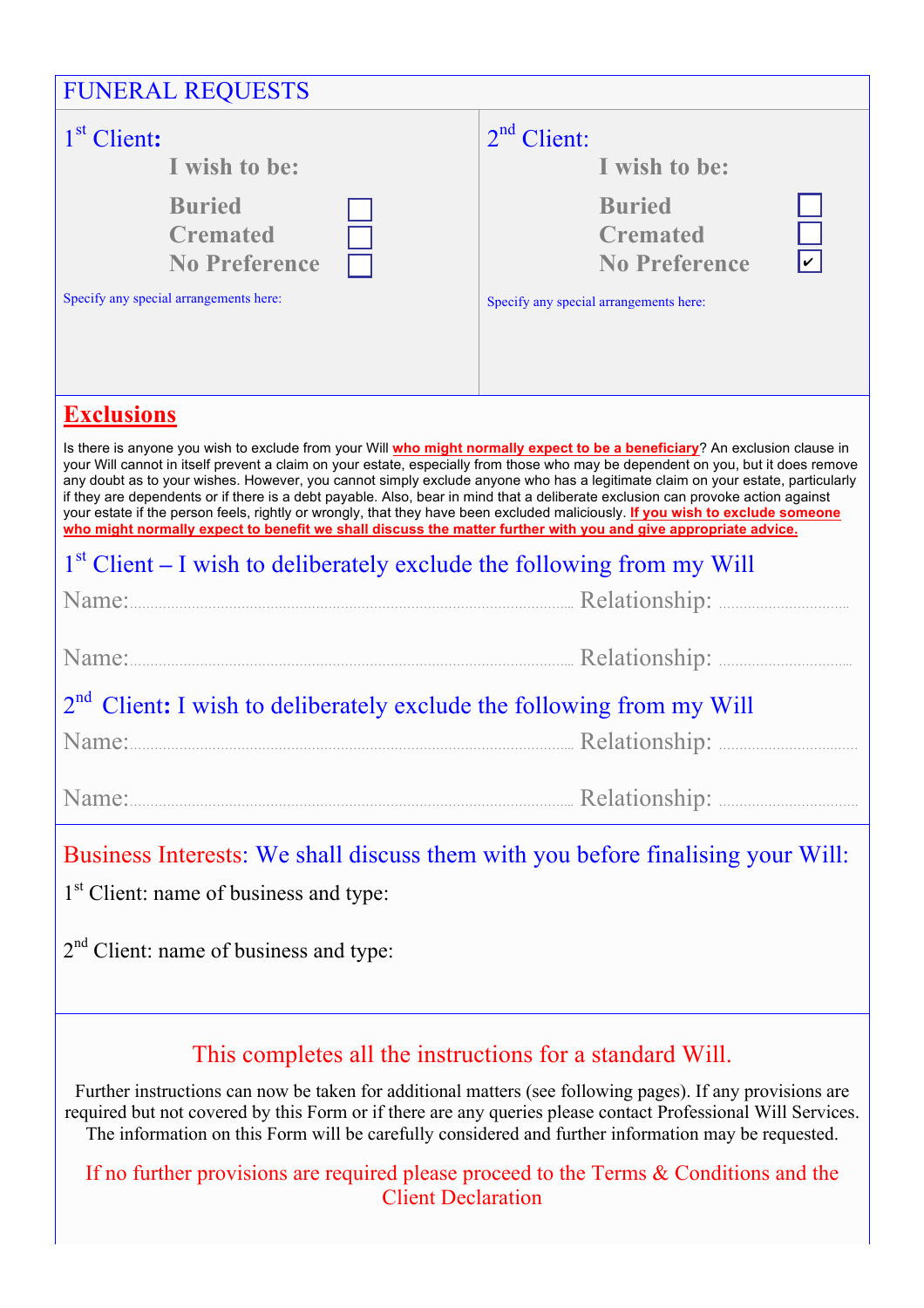## Inheritance Tax Mitigation DETAILS FOR NRB OR F.L.I.T. TRUST Please disregard the previous request for Executors. Please also complete the Estate Valuation on the following page if you require IHT mitigation

- List below up to 3 choices of Executor and Trustee. Your spouse cannot act as an Executor but may act as a Trustee of the Nil Rate Fund.
- If you both wish your husband/wife to act simply put 'My Spouse' where it says 'Name' and we shall automatically appoint them as a trustee
- For each person you list below place a tick in the blue box if you wish them to act as Executors, a tick in the red box if you wish them to act as Trustees of the Nil Rate Fund and tick both boxes if you wish them to act in both capacities.
- ♦ **YOU SOULD** *NOT* **NOMINATE** *ALL* **TO ACT AS** *BOTH.* Executors and Trustees should not be identical. A spouse should not be an Executor in these arrangements so appointing Executors

and then appointing your spouse plus the Executors to be Trustees is sufficient variation.

| <b>Names and Addresses</b> | <b>Select as</b> |                | Relationship<br>to $1st$ Client | Relationship<br>to $2nd$ Client |
|----------------------------|------------------|----------------|---------------------------------|---------------------------------|
| Name:                      | <b>Executor</b>  | <b>Trustee</b> |                                 |                                 |
| Address:                   |                  |                |                                 |                                 |
| Name:                      | <b>Executor</b>  | <b>Trustee</b> |                                 |                                 |
| Address:                   |                  |                |                                 |                                 |
| Name:                      | <b>Executor</b>  | <b>Trustee</b> |                                 |                                 |
| Address:                   |                  |                |                                 |                                 |
| Name:                      | <b>Executor</b>  | <b>Trustee</b> |                                 |                                 |
| Address:                   |                  |                |                                 |                                 |
|                            |                  |                |                                 |                                 |

**I would like my discretionary beneficiaries to include: (Select by ticking boxes – please note those nominated are the POTENTIAL beneficiaries at the discretion of the Trustees during the life of the trust. Unless otherwise instructed when the trust is wound up distribution will be as per the residuary estate.**

| The spouses, widows and widowers of the above (not usually required) |
|----------------------------------------------------------------------|
|                                                                      |
|                                                                      |
|                                                                      |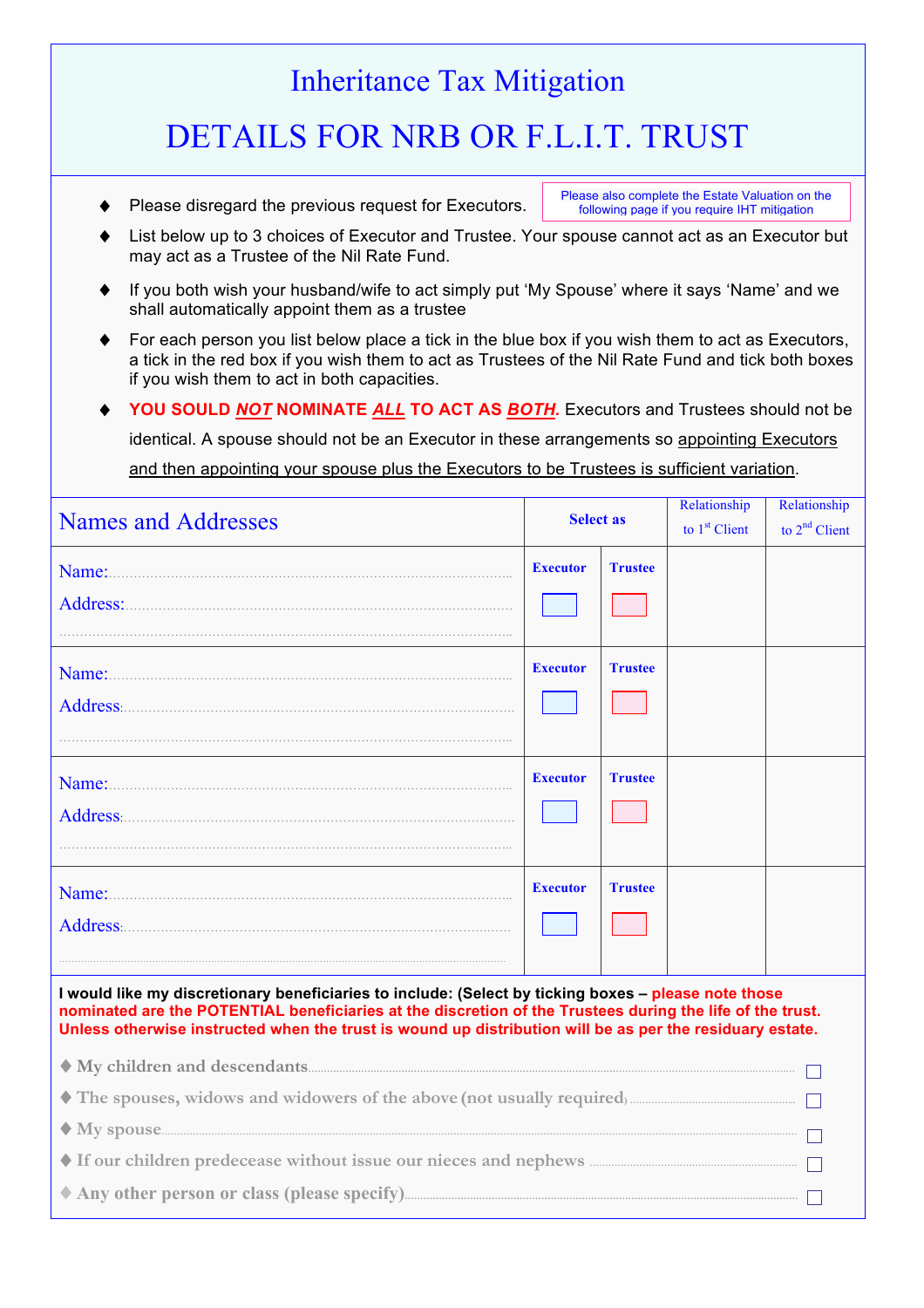| <b>Estate Valuation</b>                                                                                                                          |                                 |                                 |                      |
|--------------------------------------------------------------------------------------------------------------------------------------------------|---------------------------------|---------------------------------|----------------------|
|                                                                                                                                                  | Owned by 1 <sup>st</sup> Client | Owned by 2 <sup>nd</sup> Client | <b>Jointly Owned</b> |
| Property                                                                                                                                         |                                 |                                 |                      |
| <b>Business Assets</b>                                                                                                                           |                                 |                                 |                      |
| Life Assurance (not written in<br>trust)                                                                                                         |                                 |                                 |                      |
| PEP's                                                                                                                                            |                                 |                                 |                      |
| ISA's                                                                                                                                            |                                 |                                 |                      |
| <b>National Savings</b>                                                                                                                          |                                 |                                 |                      |
| <b>Shares</b>                                                                                                                                    |                                 |                                 |                      |
| Unit Trusts/Investment Bonds                                                                                                                     |                                 |                                 |                      |
| <b>Bank/Building Society Savings</b>                                                                                                             |                                 |                                 |                      |
| <b>House Contents</b>                                                                                                                            |                                 |                                 |                      |
| Car(s)                                                                                                                                           |                                 |                                 |                      |
| Any employment related benefit not in<br>trust (e.g. additional insurance not part of<br>standard pension scheme and payable<br>into the estate) |                                 |                                 |                      |
| Other                                                                                                                                            |                                 |                                 |                      |
| <b>Total Estate Value</b>                                                                                                                        | £                               | £                               | £                    |
| <b>Less Liabilities</b>                                                                                                                          |                                 |                                 |                      |
|                                                                                                                                                  | 1 <sup>st</sup> Client          | 2 <sup>nd</sup> Client          | Joint                |
| Mortgage                                                                                                                                         |                                 |                                 |                      |
| Loans (inc. Credit & Store Cards)                                                                                                                |                                 |                                 |                      |

These calculations are estimates only. They are for illustration purposes only and have been calculated on approximate figures supplied by the client(s).

**Yes/No**

TOTAL ESTATE VALUE  $\qquad \qquad$   $\qquad$   $\qquad$   $\qquad$   $\qquad$   $\qquad$   $\qquad$   $\qquad$   $\qquad$   $\qquad$   $\qquad$   $\qquad$   $\qquad$   $\qquad$   $\qquad$   $\qquad$   $\qquad$   $\qquad$   $\qquad$   $\qquad$   $\qquad$   $\qquad$   $\qquad$   $\qquad$   $\qquad$   $\qquad$   $\qquad$   $\qquad$   $\qquad$   $\qquad$   $\qquad$   $\qquad$   $\qquad$ 

LESS TOTAL LIABILITIES  $\fbox{\tt E}$   $\fbox{\tt E}$   $\qquad$   $\fbox{\tt E}$ 

**Net Value of Estate £ £ £**

**Has either spouse made any gifts at any time to the other of over £10,000** 

**Other**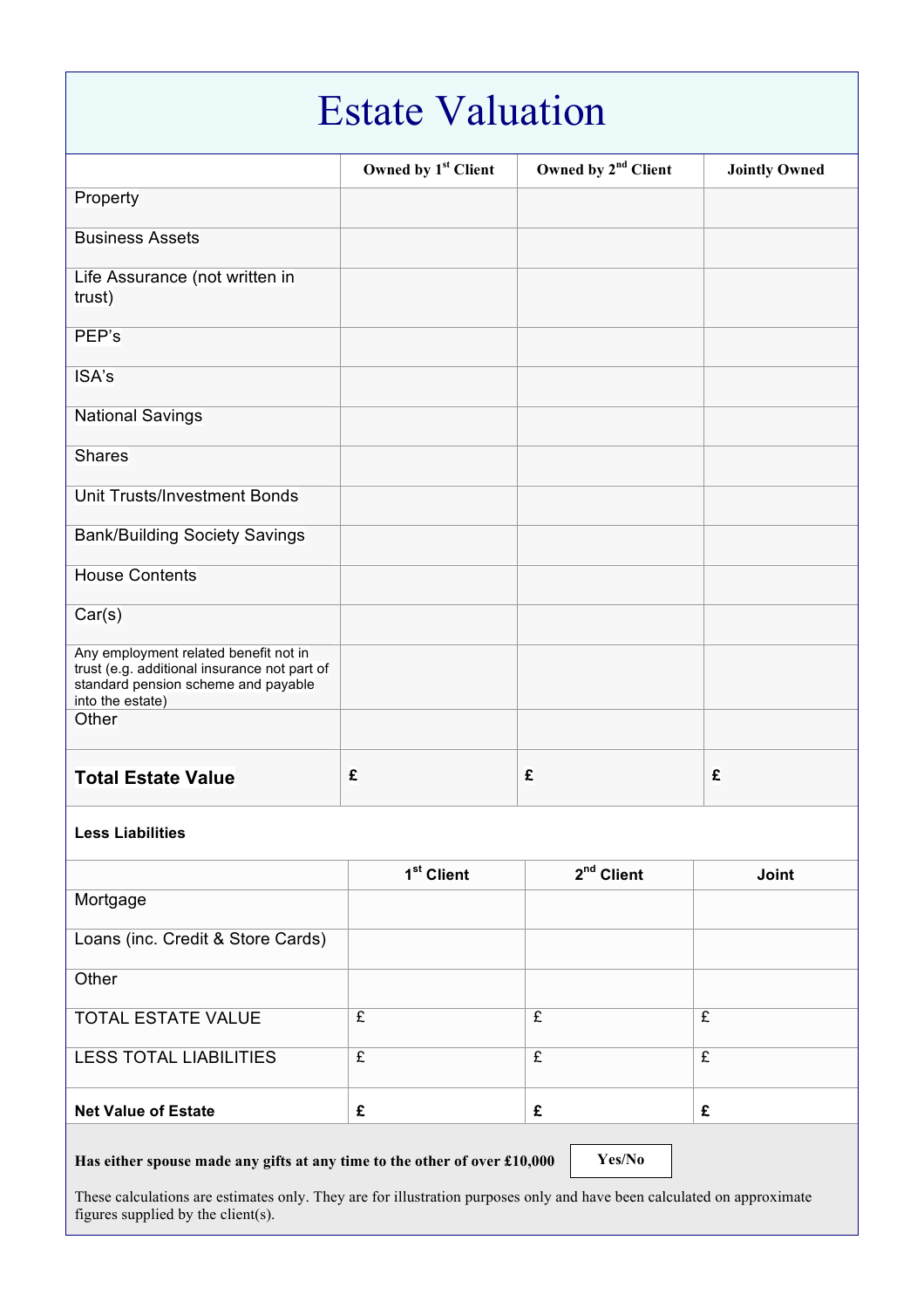#### **PROTECTIVE PROPERTY TRUST**

Your Executors will automatically become your Trustees if no separate appointment of Trustees is made. We will be happy to discuss the appointment of Trustees with you .

#### **PROPERTY DETAILS:** Please delete as applicable

#### 1. How is your property currently owned? **IN A SINGLE NAME / JOINT NAMES / TENANTS IN COMMON**

- \* We make no additional charge when converting jointly owned property to 'tenants in common' in equal shares.
- \* Converting to 'tenants in common in unequal shares can be arranged for an additional fee (enquire if appropriate)
- If you wish to discuss owning your property in unequal shares please tick the box
- Converting a property owned in a single name to 'tenants in common' can also be arranged for an additional fee.

#### **When ownership of the property is converted to tenants in common:**

- \* Do you wish your spouse/partner to occupy the property for as long as they wish: **YES/NO** (delete as applicable)
- \* If the answer to the question above was 'NO' please explain in your own words what you want to happen

#### **When the Property Trust ends what do you want to happen to your share?**

First Client: **I want my Share to be distributed as per my residuary estate : I want my share to be distributed as per my instructions below:** 

| Tick       |
|------------|
|            |
| <b>Box</b> |
| Only       |

Please state how you want your share distributed:

Second Client: **I want my Share to be distributed as per my residuary estate : I want my share to be distributed as per my instructions below:**  Please state how you want your share distributed:

| <b>Tick</b> |
|-------------|
|             |
| <b>Box</b>  |
| Only        |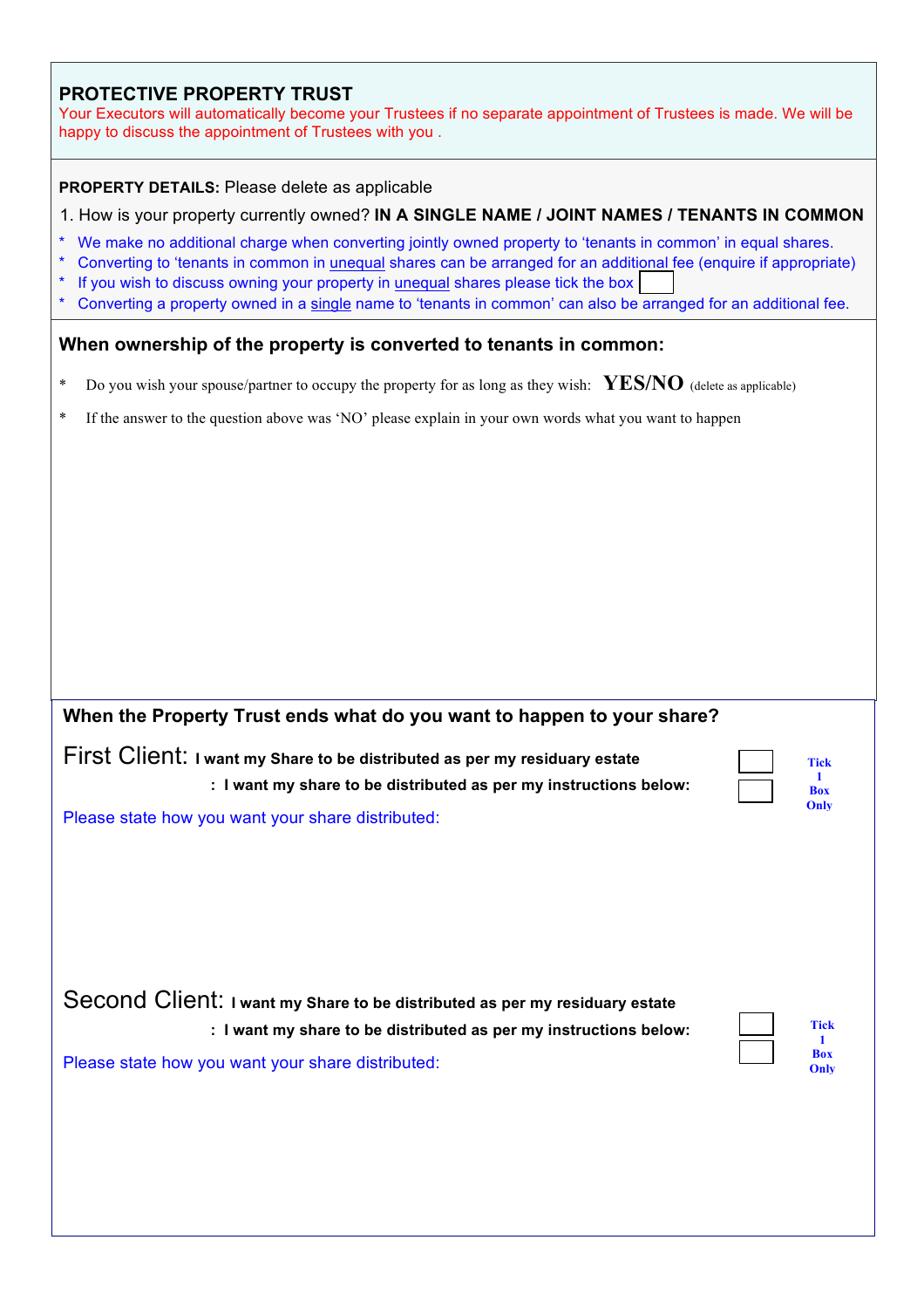### **DECLARATION IN REGARD TO PROPERTY TRUST**

Please tick the appropriate box:

This page is applicable to me/us  $\vert \vert$  This page is not applicable to me/us

| í. | $\overline{\phantom{a}}$ |
|----|--------------------------|
|    |                          |
|    |                          |
|    |                          |
|    |                          |

We have included a Property Trust in our Wills as part of our estate planning arrangements. There are various circumstances under which that might prove to be appropriate.

We are aware that if one of us goes into residential care and the other one is still in the property and is considered vulnerable then the property should, under existing rules be disregarded. If one of us dies and the survivor needs care then the local authority can use their share of the property to pay for it (if there are otherwise insufficient funds) but the share of the property owned by the first to die is in trust and the survivor has no right to the capital, only the income. This does not fall foul of the 'deprivation of assets' rule (giving away assets so they cannot be used to pay for care) as the person needing care has given away nothing and the deceased does not require care.

However, we are also aware that if both of us need residential care while we are both still alive then each of us would have a share of the property that could be used to fund it with the result that the trust may not reduce any applicable care fees.

Nevertheless, the trust provides a way to ensure that regardless of what happens after first death, such as remarriage or bankruptcy, the share of the property of the first to die is in trust for the beneficiaries they nominate. We wish to ensure, as far as possible, that the share of the family home of the first to die is in trust for their beneficiaries subject to the provisions within the trust to protect the survivor.

The Property Trust provisions include powers to the trustees to sell the property and purchase an alternative property for the occupation of the survivor. If there is money in the Trust Fund following a sale of the property during the life of the survivor (possibly resulting from downsizing or because the survivor goes into care) then the survivor of us receives the income (interest) under the terms of the trust. The survivor has no right to the capital of the trust fund but there is provision for the possibility of loans to be made from any money in the trust fund (that might arise following a sale) if required due to circumstances not presently foreseen. The decision to provide any such loan rests with the Trustees.

This flexibility protects the survivor's interests allowing the Trustees to make money available if necessary (and if there are liquid assets in the Trust Fund) and for that to be a loan/debt against the estate of the survivor to be repaid at a convenient time, possibly not until their death. If the loan cannot be repaid then the Trustees are not liable as the Will makes it clear that they may consider only the interests of the survivor in such circumstances. This feature allows clients to make provisions to help protect assets for their beneficiaries while still ensuring that the interests of the survivor are a priority for the Trustees if circumstances so demand.

We have been informed that if we move home we must inform our conveyancer that we need to own any new home as tenants in common to support the trust provisions in our Wills.

Signature of 1st Client\_\_\_\_\_\_\_\_\_\_\_\_\_\_\_\_\_\_\_\_\_\_\_\_\_\_\_\_\_\_\_\_\_\_\_\_\_\_\_\_\_\_\_\_\_

Signature of 2nd Client

Date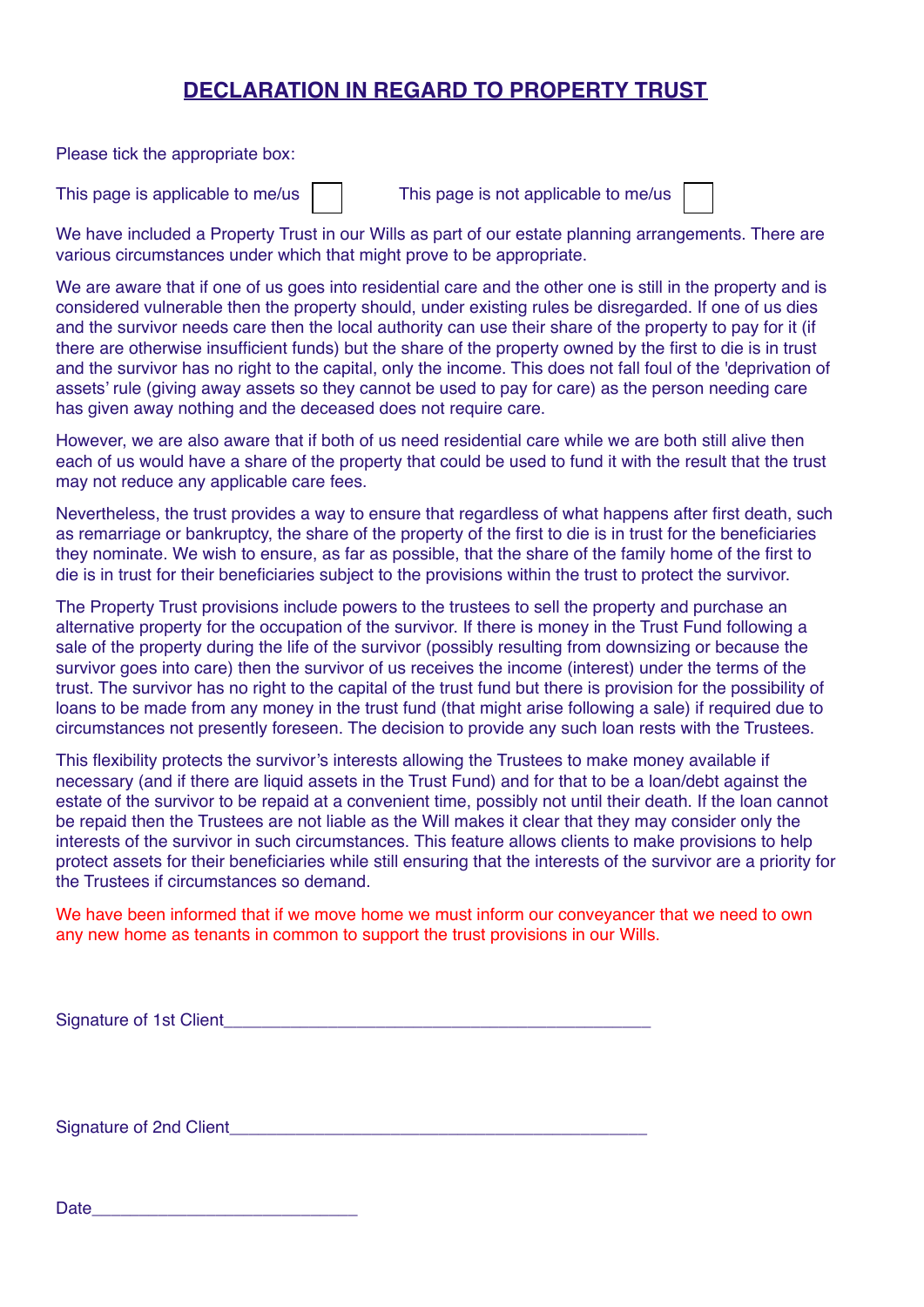Additional Notes (Use this space to record important details not covered by this form or where there is insufficient space)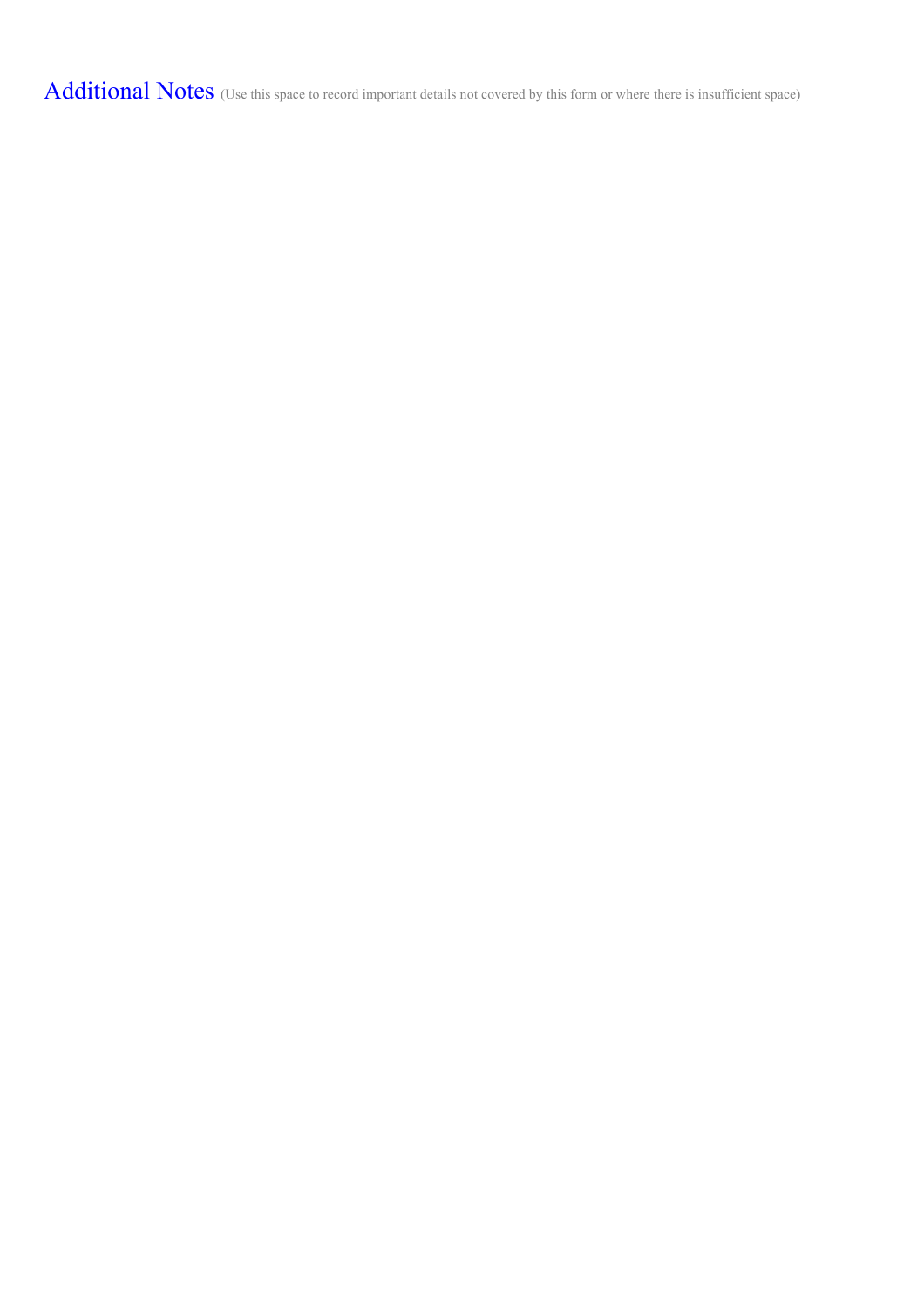## TERMS OF BUSINESS

#### Professional Will Services, 19 Penneys Piece, Frome, BA11 2TD

1. In these Terms of Business 'We' and "Our' shall always refer to Professional Will Services and 'You' and 'Your' shall always refer to the client or clients giving the instructions. The Client Declaration on the following page forms part of our Terms of Business.

2. We undertake to provide wills and associated ancillary documents only in accordance with the laws of England and Wales and the formalities for wills and any associated ancillary documents come under English and Welsh law. These Terms and Conditions are governed by and shall be construed according to the laws of England and Wales.

3. We shall be pleased to answer any questions you may have in order to help you make decisions in relation to your Wills. However, these decisions are yours to make. We may not aware of all your personal circumstances or those of your beneficiaries, which could in any event change (see item 7 below), and so our answers to your questions should not, on their own, be construed as advice in connection with the terms of your Will and in particular:

\* how your estate should be distributed

.

- the taxation consequences of the dispositions in your Will
- \* the effectiveness or appropriateness of the dispositions that you choose to make
- the legal or financial consequences of those dispositions.

4. We shall prepare all documentation relying on You having correctly stated all relevant information in Your signed instructions. We have no responsibility to verify any of the information provided by You. Please see our Guarantee at the bottom of the page.

5. We shall prepare Will documents within 21 days of receiving your full and complete instructions. However, where circumstances outside of the Company's control result in any delay you will be informed straight away.

6. You must read all documents carefully to confirm that they correctly reflect your wishes as to the distribution of your estate, the appointment of your executors, trustees and guardians (as applicable) and that the details of the persons referred to in all documents are correct.

7. We shall prepare all documents according to the present interpretation of the law and current practice. Changes in the law, in taxation or your personal circumstances could make it necessary to change your Will. We do not undertake to advise you of any such changes affecting you personally. All Wills should be reviewed regularly and, additionally, upon any change in your circumstances. Marriage will revoke any Will not specifically written in contemplation of that marriage.

8. Wills written shall, unless otherwise instructed, cover a testator's assets anywhere in the world. However, appropriate professional advice must be sought regarding foreign assets, particularly land and property, to ascertain whether those assets should be made the subject of a Will where they are held with the UK Will amended to cover UK assets only.

9. All documents will be supplied to you with full written instructions showing how they should be signed and witnessed. If an error is made simply inform us and new documents will be sent *free of charge*. We contract to provide will and associated ancillary documents only and our contract to do so does not contain any duty for Professional Will Services to supervise the execution of any will or associated ancillary documents nor to take responsibility for the will and associated ancillary documents being correctly executed.

10. We maintain a full complaints procedure so please contact us if there is anything you are not happy about. If we cannot resolve the matter to your satisfaction you may refer it, in writing, to the Complaints Department, The Society of Will Writers, Chancery House, Whisby Lane, LINCOLN, LN6 3LQ.

### **OUR GUARANTEE**

We guarantee to prepare your Will according to your signed instructions. If we make an error we shall amend your Will regardless of the time that has elapsed. Simple amendments due to errors in the instructions you give, or because you change your mind about something, can be made within 90 days of the date of our covering letter that accompanies the completed Wills for a small admin fee, payable in advance, of just £25.00 per individual Will (regardless of whether it is a standard Will or complex Trust Will). More complex re-writes or amending your Will after 90 days is likely to incur a higher fee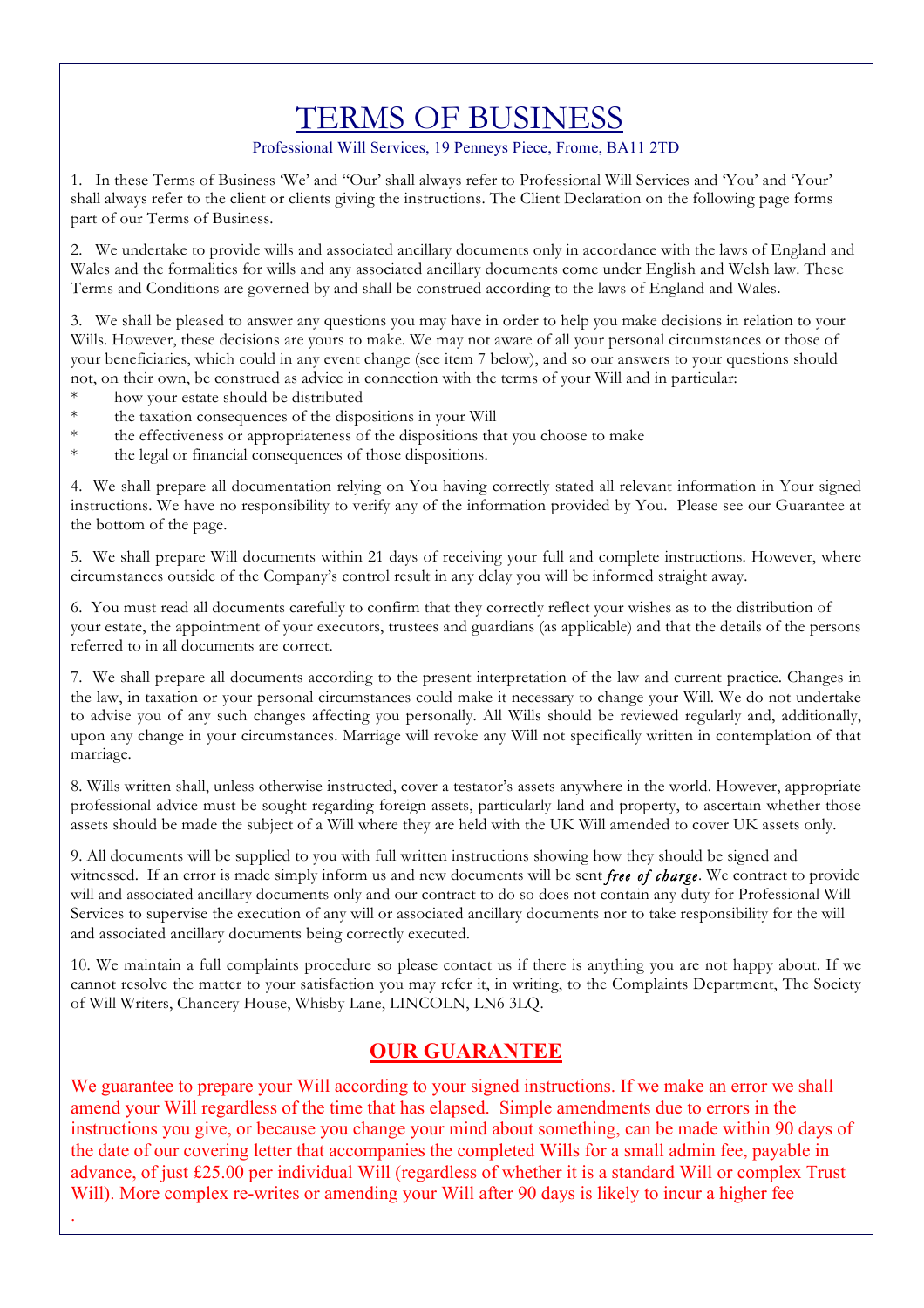#### **The services below have been fully explained and I/we wish to order the following:**

- ∼ **Standard Will(s)**
- ∼ **Wills including Nil Rate Band Discretionary Trust**
- ∼ **Wills including Protective Property Trust**
- ∼ **Lasting Powers of Attorney**

## **CLIENT DECLARATION**

#### The undersigned fully understand and agree the following:

- That I/we have read and agree the Terms of Business. That I/we are over the age of 18 years and of sound mind and the information on this form is complete and correct and is to be used as the basis for the preparation of legal document(s).
- That these instructions represent my wishes for the distribution of my estate following my death, that no other Trusts or constraints exist to prevent my estate(s) being distributed as requested, that these instructions have been given following careful consideration by myself and that I am under no pressure or influence from any third party in regard to them.
- That a Will is not legally valid until it has been signed in the presence of two independent witnesses and that written instructions have been received by me/us, which I/we fully understand, explaining this process.
- That once documents are in my/our possession they are under my/our control and I/we hereby indemnify Professional Will Services and its Principals against any consequences of whatever nature and howsoever arising of any document remaining unsigned or not being signed in accordance with the instructions issued.
- That I/we will be aware of the relationship of the witnesses to others, and their possible involvement in the arrangements being made, and that we will not. It is therefore my/our duty to make sure that those who sign a document are eligible to do so (e.g. that witnesses to a Will are not beneficiaries or married to a beneficiary).
- That Professional Will Services does not supervise the signing of the documents but offers to check copy documents, after signing, entirely free of charge (subject to the conditions above). A stamped addressed envelope is provided for that purpose. I/we accept our duties, as described above, in completing these arrangements and understand that any further help and advice required is available free of charge upon request.

#### Notice of the Right to Cancel – Please Read Carefully

1. This contract is between Professional Will Services and the person or persons signing the Client Declaration and only those persons can cancel it.

2. In all correspondence please quote the name and address of the person(s) who signed the Client Declaration.

3. You have a right to cancel the contract if you so choose at any time within 14 days of the date of receipt of this notice which is the date of this Client Declaration. You may cancel by using the cancellation form provided on the back of the witnessing instructions.

4. Notice of Cancellation is deemed to be served as soon as it is received by us.

5. The regulations state that you may instruct us to prepare your documents immediately. If you do so and later cancel then fees will be payable up to the full amount - depending on the amount of work already carried out - even if you subsequently cancel within the 14 day cancellation period.

Please tick the appropriate box below. If you do not tick one of the boxes it will be assumed that you wish us to wait until the expiry of the cancellation period before commencing any of the work you have asked us to do.

I/We require Professional Will Services to commence preparation of our documents immediately.

I/We require Professional Will Services to prepare our documents after the expiration of the cancellation period

| I, the undersigned, confirm that during the interview the above individual(s) demonstrated sufficient mental capacity to<br>make a Will in accordance with Banks vs Goodfellow. See 'Notes On Testamentary Capacity'. |
|-----------------------------------------------------------------------------------------------------------------------------------------------------------------------------------------------------------------------|
|                                                                                                                                                                                                                       |
|                                                                                                                                                                                                                       |

| <b>Please tick</b><br>appropriate<br>boxes |
|--------------------------------------------|
|                                            |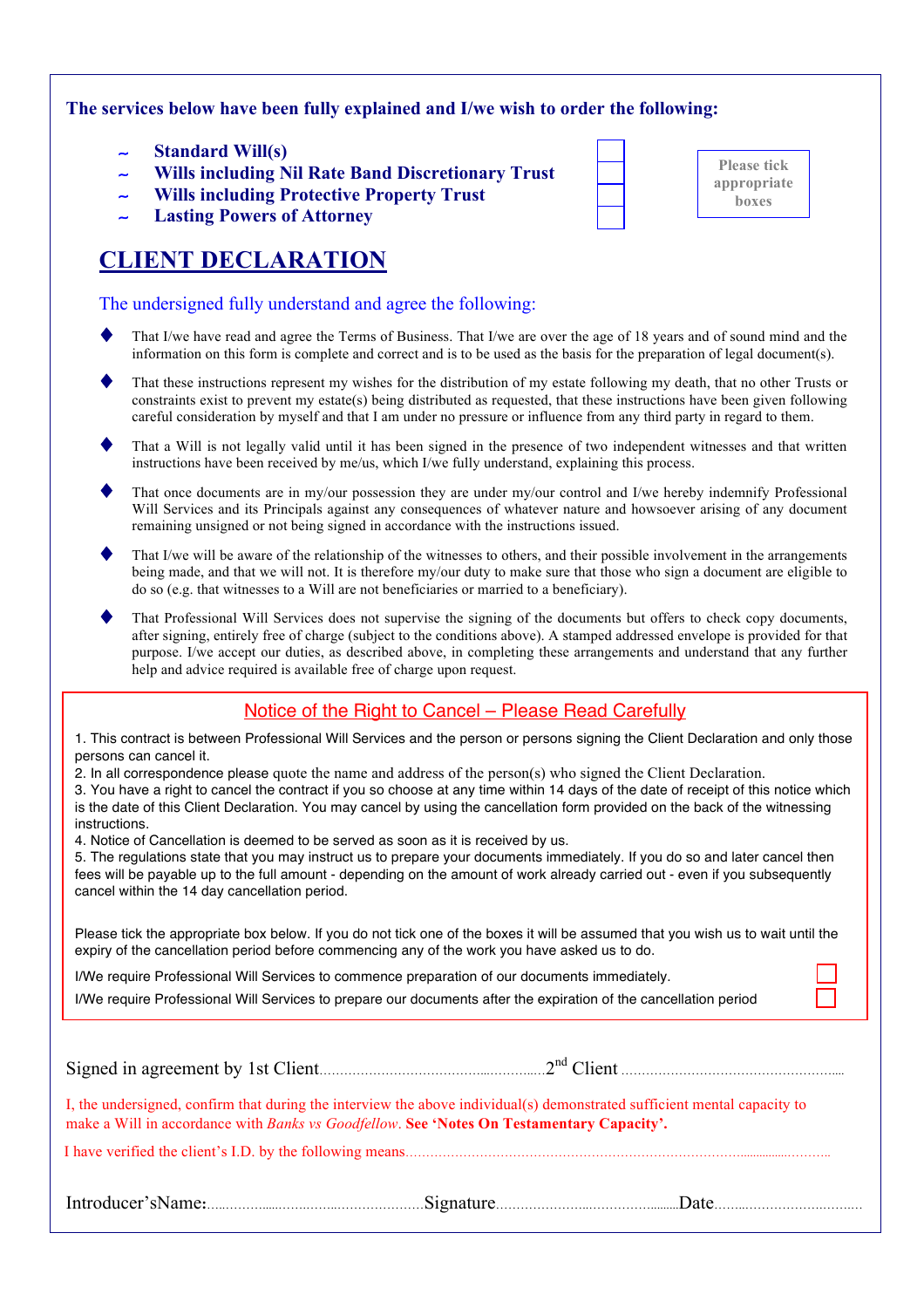### **NOTES ON TESTAMENTARY CAPACITY**

*Banks v Goodfellow (1870)* established that a testator must understand the nature of the act of making their Will, the effect of the Will, the extent of their estate and claims their might be on it. The following notes are designed to assist in ensuring that the requirements are met.

#### **1. THE NATURE OF THE ACT**

The testator must understand:

- \* That he or she will die
- \* That the Will only comes into effect on his death and not before
- \* That he or she can revoke or change the Will at any time before his death, so long as he or she remains mentally capable of doing so.

#### **2. THE EFFECT OF MAKING A WILL**

The testator must understand:

- \* The role of the Executors, who they are, and why Executors should be appointed
- \* Who gets what under the will
- \* The distinction between a conditional and outright gift to a beneficiary under the Will, e.g. entitlement may be limited to income, or to reside in the family home for life, as opposed to an absolute entitlement.
- \* That the heirs may inherit a great deal more, or less, as the case may be (depending on market values and the testator's frugality or extravagance in their final years) between the date of the Will and the date of death;
- \* That the beneficiaries may not survive the Client, who should be able to consider options for providing for such eventuality, such as making a 'per stirpes' grant to the children of a deceased beneficiary.
- \* Whether a previous Will has been made and why the new Will is different and to be preferred

#### **3 THE EXTENT OF THE PROPERTY**

The testator must understand:

- \* The extent of his solely owned property.
- \* The fact that, regardless of the terms of the Will, certain types of jointly owned property might pass automatically on his death to the other joint owner.
- \* That there may be pension, insurance or other benefits payable on his death which may not be affected by the terms of the will but which are written in trust and for which separate arrangements must be made.

#### **4. THE CLAIMS TO WHICH THE CLIENT OUGHT TO GIVE EFFECT**

The testator should be able to understand the claims to which he or she ought to give effect and to give reasons for preferring certain potential beneficiaries, and possibly excluding others, for example, by:-.

- \* Comparing their respective levels of affluence or lack of means
- \* Assessing any special needs, due to age, infirmity, or disability, which may justify financial support
- \* Comparing the degree of their care and attentiveness and overall affection and concern for him

There should be discussion of the extent of the testator's assets. However, the client must be able to appreciate and comprehend the claims to which he ought to give effect without any assistance (*Cartwright v Cartwright 1793*)

Although he must satisfy the Banks v Goodfellow tests, the testator remains entitled to act irrationally and even foolishly. The law requires a person to be capable of understanding the nature and effect of an action but does not insist that they must behave "in such a manner as to deserve approbation from the prudent, the wise and the good". (*Bird v Luckie 1850*)

The mental capacity required to revoke a Will is the same as that required to make one (*Re:Sabatini 1970*)

The above tests need to be satisfied at the time the client executes the Will. However, if the client's mental condition deteriorates between giving instructions to prepare the Will and executing it, he may be presumed to have capacity in respect of the Will as executed, provided:

- \* The testator had capacity at the time he gave the instructions for the Will to be prepared
- \* The Will was prepared strictly in accordance with those instructions; and
- \* At the time of execution the testator was capable of understanding, and did understand, that he was executing a Will for which he had given instructions. (*Parker v Felgate 1883*)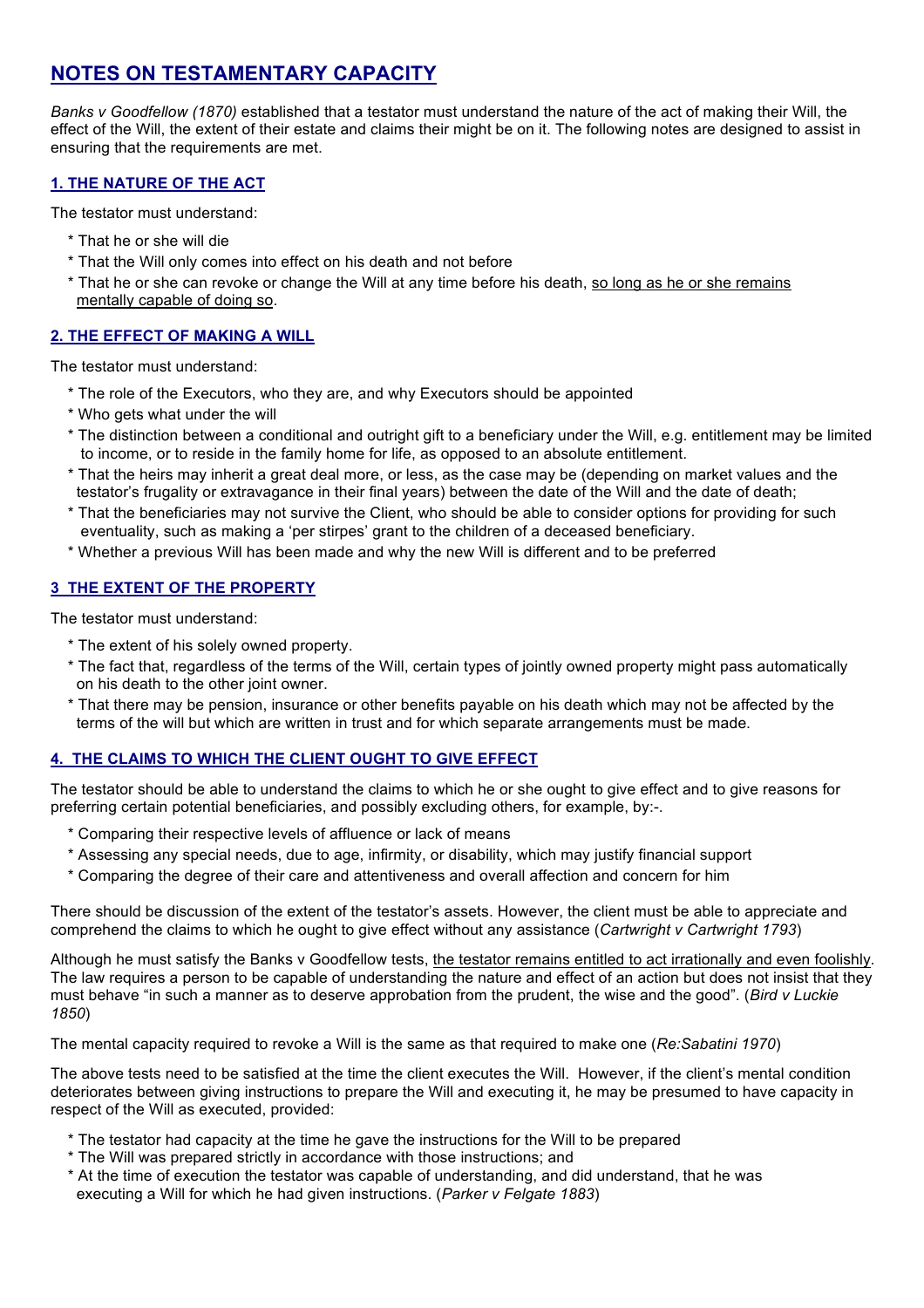## **TO BE RETAINED BY THE CLIENT** TERMS OF BUSINESS

Professional Will Services, 19 Penneys Piece, Frome, BA11 2TD

1. In these Terms of Business 'We' and "Our' shall always refer to Professional Will Services and 'You' and 'Your' shall always refer to the client or clients giving the instructions. The Client Declaration on the following page forms part of our Terms of Business.

2. We undertake to provide wills and associated ancillary documents only in accordance with the laws of England and Wales and the formalities for wills and any associated ancillary documents come under English and Welsh law. These Terms and Conditions are governed by and shall be construed according to the laws of England and Wales.

3. We shall be pleased to answer any questions you may have in order to help you make decisions in relation to your Wills. However, these decisions are yours to make. We may not aware of all your personal circumstances or those of your beneficiaries, which could in any event change (see item 7 below), and so our answers to your questions should not, on their own, be construed as advice in connection with the terms of your Will and in particular:

- how your estate should be distributed
- \* the taxation consequences of the dispositions in your Will
- \* the effectiveness or appropriateness of the dispositions that you choose to make
- the legal or financial consequences of those dispositions.

4. We shall prepare all documentation relying on You having correctly stated all relevant information in Your signed instructions. We have no responsibility to verify any of the information provided by You. Please see our Guarantee at the bottom of the page.

5. We shall prepare Will documents within 21 days of receiving your full and complete instructions. However, where circumstances outside of the Company's control result in any delay you will be informed straight away.

6. You must read all documents carefully to confirm that they correctly reflect your wishes as to the distribution of your estate, the appointment of your executors, trustees and guardians (as applicable) and that the details of the persons referred to in all documents are correct.

7. We shall prepare all documents according to the present interpretation of the law and current practice. Changes in the law, in taxation or your personal circumstances could make it necessary to change your Will. We do not undertake to advise you of any such changes affecting you personally. All Wills should be reviewed regularly and, additionally, upon any change in your circumstances. Marriage will revoke any Will not specifically written in contemplation of that marriage.

8. Wills written shall, unless otherwise instructed, cover a testator's assets anywhere in the world. However, appropriate professional advice must be sought regarding foreign assets, particularly land and property, to ascertain whether those assets should be made the subject of a Will where they are held with the UK Will amended to cover UK assets only.

9. All documents will be supplied to you with full written instructions showing how they should be signed and witnessed. If an error is made simply inform us and new documents will be sent *free of charge*. We contract to provide will and associated ancillary documents only and our contract to do so does not contain any duty for Professional Will Services to supervise the execution of any will or associated ancillary documents nor to take responsibility for the will and associated ancillary documents being correctly executed.

10. We maintains a full complaints procedure so please contact us if there is anything you are not happy about. If we cannot resolve the matter to your satisfaction you may refer it, in writing, to the Complaints Department, The Society of Will Writers, Chancery House, Whisby Lane, LINCOLN, LN6 3LQ.

### **OUR GUARANTEE**

We guarantee to prepare your Will according to your signed instructions. If we make an error we shall amend your Will regardless of the time that has elapsed. Simple amendments due to errors in the instructions you give, or because you change your mind about something, can be made within 90 days of the date of our covering letter that accompanies the completed Wills for a small admin fee, payable in advance, of just £25.00 per individual Will (regardless of whether it is a standard Will or complex Trust Will). More complex re-writes or amending your Will after 90 days is likely to incur a higher fee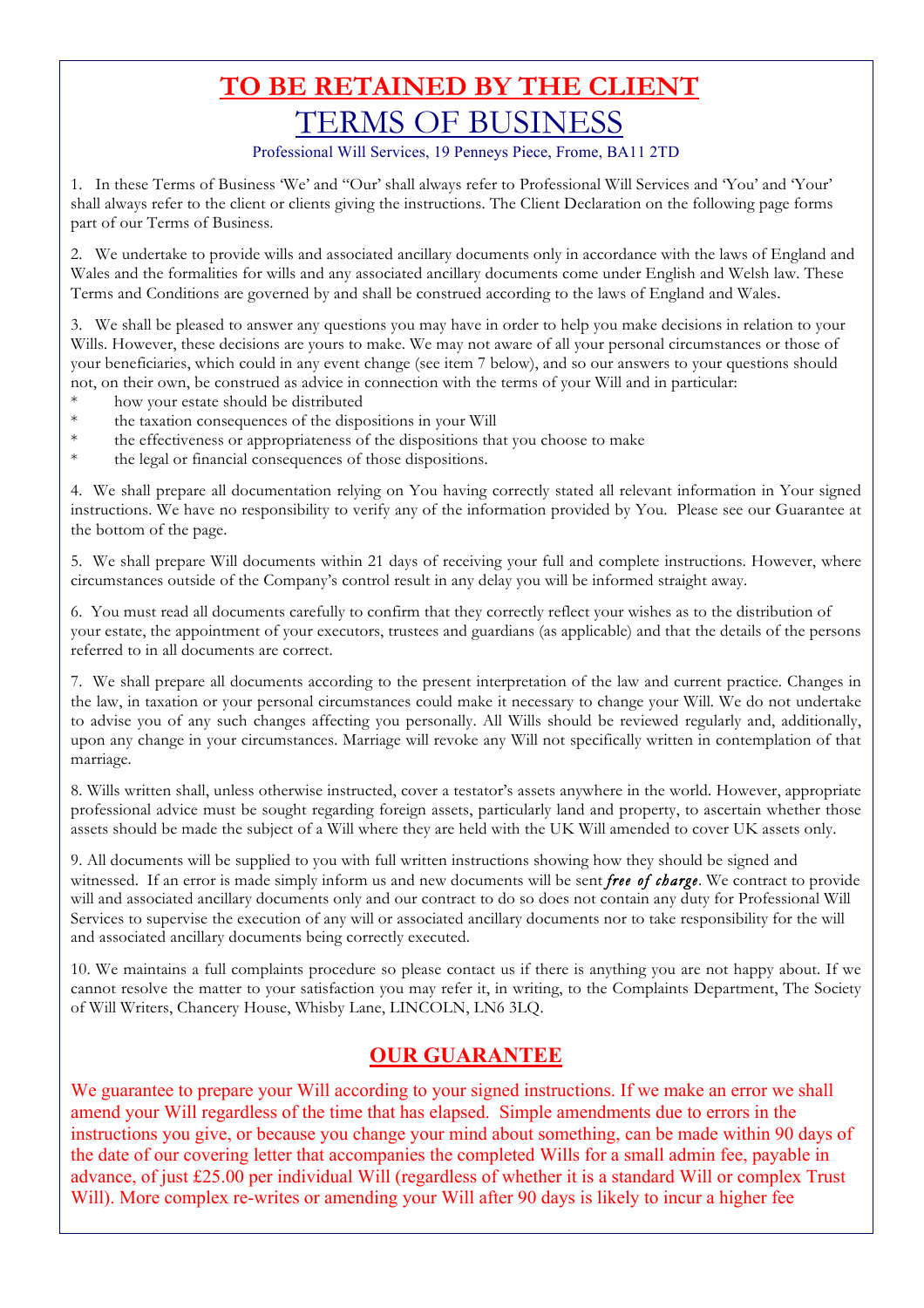# CLIENT'S COPY

#### **The services below have been fully explained and I/we wish to order the following:**

- ∼ **Standard Will(s)**
- ∼ **Wills including Nil Rate Band Discretionary Trust**
- ∼ **Wills including Protective Property Trust**
- ∼ **Lasting Powers of Attorney**

## **CLIENT DECLARATION**

The undersigned fully understand and agree the following:

- That I/we have read and agree the Terms of Business. That I/we are over the age of 18 years and of sound mind and the information on this form is complete and correct and is to be used as the basis for the preparation of legal document(s).
- That these instructions represent my wishes for the distribution of my estate following my death, that no other Trusts or constraints exist to prevent my estate(s) being distributed as requested, that these instructions have been given following careful consideration by myself and that I am under no pressure or influence from any third party in regard to them.
- That a Will is not legally valid until it has been signed in the presence of two independent witnesses and that written instructions have been received by me/us, which I/we fully understand, explaining this process.
- That once documents are in my/our possession they are under my/our control and I/we hereby indemnify Professional Will Services and its Principals against any consequences of whatever nature and howsoever arising of any document remaining unsigned or not being signed in accordance with the instructions issued.
- That I/we will be aware of the relationship of the witnesses to others, and their possible involvement in the arrangements being made, and that Professional Will Services will not. It is therefore my/our duty to make sure that those who sign a document are eligible to do so (e.g. that witnesses to a Will are not beneficiaries or married to a beneficiary).
- That Professional Will Services does not supervise the signing of the documents but offers to check copy documents, after signing, entirely free of charge (subject to the conditions above). A stamped addressed envelope is provided for that purpose. I/we accept our duties, as described above, in completing these arrangements and understand that any further help and advice required is available free of charge upon request.

### Notice of the Right to Cancel – Please Read Carefully

1. This contract is between Professional Will Services and the person or persons signing the Client Declaration and only those persons can cancel it.

2. In all correspondence please quote the name and address of the person(s) who signed the Client Declaration.

3. You have a right to cancel the contract if you so choose at any time within 14 days of the date of receipt of this notice which is the date of this Client Declaration. You may cancel by using the cancellation form provided on the back of the witnessing instructions.

4. Notice of Cancellation is deemed to be served as soon as it is received by us.

5. The regulations state that you may instruct us to prepare your documents immediately. If you do so and later cancel then fees will be payable up to the full amount - depending on the amount of work already carried out - even if you subsequently cancel within the 14 day cancellation period.

Please tick the appropriate box below. If you do not tick one of the boxes it will be assumed that you wish us to wait until the expiry of the cancellation period before commencing any of the work you have asked us to do.

I/We require Professional Will Services to commence preparation of our documents immediately.

I/We require Professional Will Services to prepare our documents after the expiration of the cancellation period

| I, the undersigned, confirm that during the interview the above individual(s) demonstrated sufficient mental capacity to<br>make a Will in accordance with Banks vs Goodfellow. See 'Notes On Testamentary Capacity'. |  |  |      |  |  |
|-----------------------------------------------------------------------------------------------------------------------------------------------------------------------------------------------------------------------|--|--|------|--|--|
|                                                                                                                                                                                                                       |  |  |      |  |  |
|                                                                                                                                                                                                                       |  |  | Date |  |  |

| <b>Please tick</b><br>appropriate<br><b>boxes</b> |
|---------------------------------------------------|
|                                                   |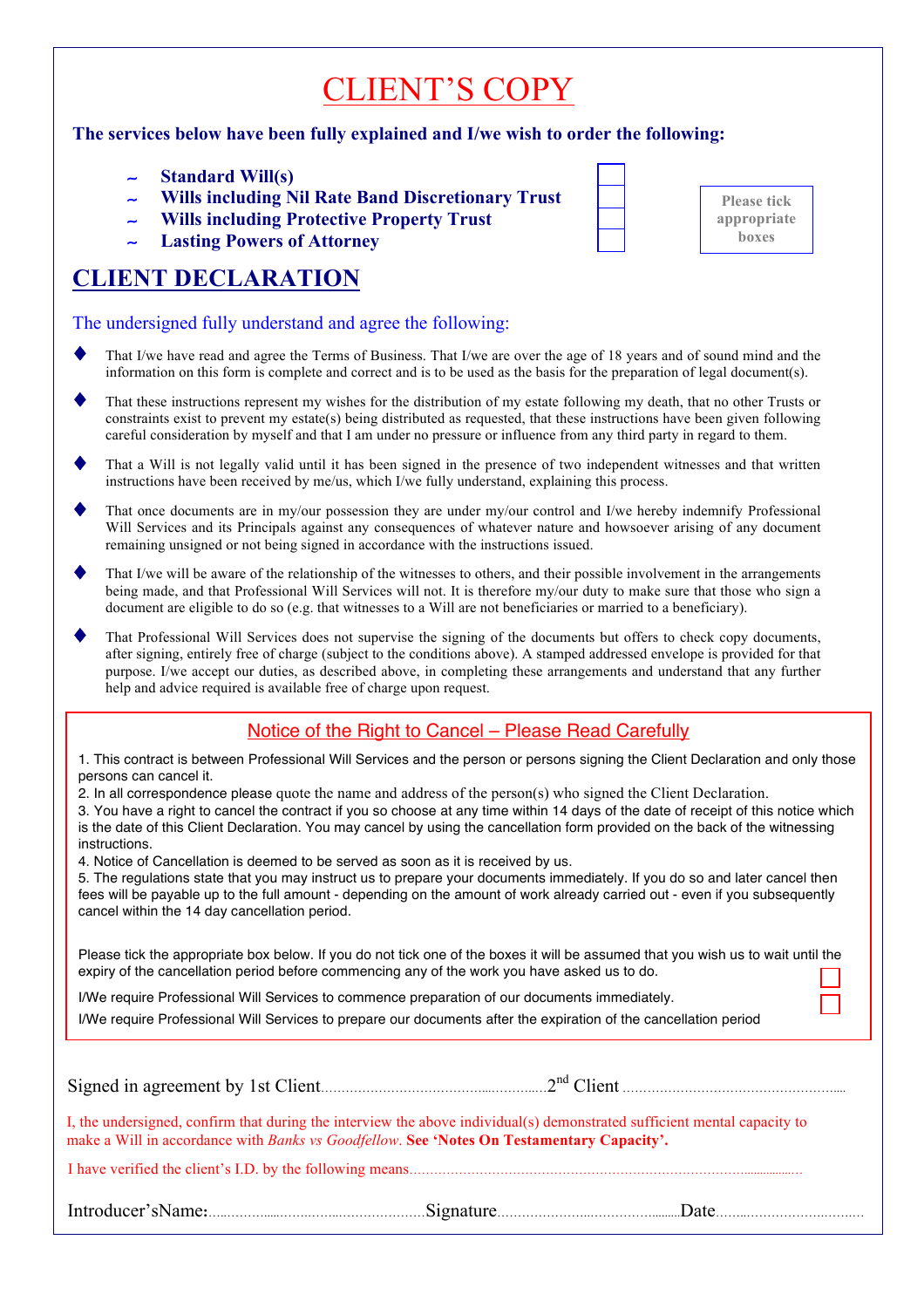## TO BE RETAINED BY CLIENT

## **HOW TO SIGN YOUR WILL**

**FOLLOW THESE INSTRUCTIONS EXACTLY TO AVOID LEGAL PROBLEMS**

Your Will becomes legally valid ONLY WHEN you sign it while watched by both witnesses. They should be over 18. Both witnesses should see you actually sign and everyone should use the same pen. Everyone should sign using their normal signature. Where it asks for the witnesses full name that does mean their legal name in full. For Mirror Wills the same witnesses can witness both Wills.

It is essential that the witnesses further identify themselves by adding their addresses.

**A Beneficiary must NEVER sign a Will as a witness and neither should their spouse**. The witnesses should be independent of the Will and those in it but may be married to each other

**DO NOT** attempt to write in any additions or alterations to your Will. Follow these instructions during the process of signing and witnessing and afterwards check that the Will complies in all respects. If it does not then please contact us without delay.

## **The following example shows the correct way for a Will to be signed and witnessed. Please follow it carefully.**

By signing my Will I hereby confirm that I have fully read and understood all its contents and that it complies with my wishes in every respect

**SIGNED by me on the** *29th* **day of** *June* **<sup>20</sup>***<sup>13</sup>*

| Signature |  |
|-----------|--|

 $S_{\text{ignature}}$   $\frac{J \text{ Smith}}{}$ 

SIGNED first by the Testator in our joint presence and then by each of us in the presence of the Testator and each other

#### **Witness 1**

| Signature:       | A Witness                            |                                                                                                                |  |
|------------------|--------------------------------------|----------------------------------------------------------------------------------------------------------------|--|
| Full name:       | <b>Arthur George Witness</b>         |                                                                                                                |  |
| Address:         | 10 The Mead                          |                                                                                                                |  |
|                  | <u>Bishops Tipple</u>                | If you make an error when signing                                                                              |  |
|                  | Bristol Britannico                   | your Will, or the procedure was not<br>followed exactly, then call us on<br>$(01373)$ 471117 and we shall send |  |
|                  | $BS4$ $6NT$                          | new Wills without charge.                                                                                      |  |
| <b>Witness 2</b> |                                      | Even if you're sure it is right please<br>let us check it FREE OF CHARGE.<br>We even provide a stamped         |  |
| Signature:       |                                      | addressed envelope to persuade<br>you to let us do it! (We are                                                 |  |
| Full name:       | <u> J Soap — </u><br>Joseph Soap — — | determined to give you the best<br>possible service.)                                                          |  |
| Address:         | The Old Surgery                      | Simply send a photocopy of the page<br>or pages of all documents on which a                                    |  |
|                  | Sore Place                           | signature appears and we shall advise<br>you either way and help you                                           |  |
|                  | Graze-on-the-Knee                    | overcome any difficulties we see,<br>Free of charge of course! Our<br>service is designed to give total peace  |  |
|                  | Somerset                             | of mind                                                                                                        |  |